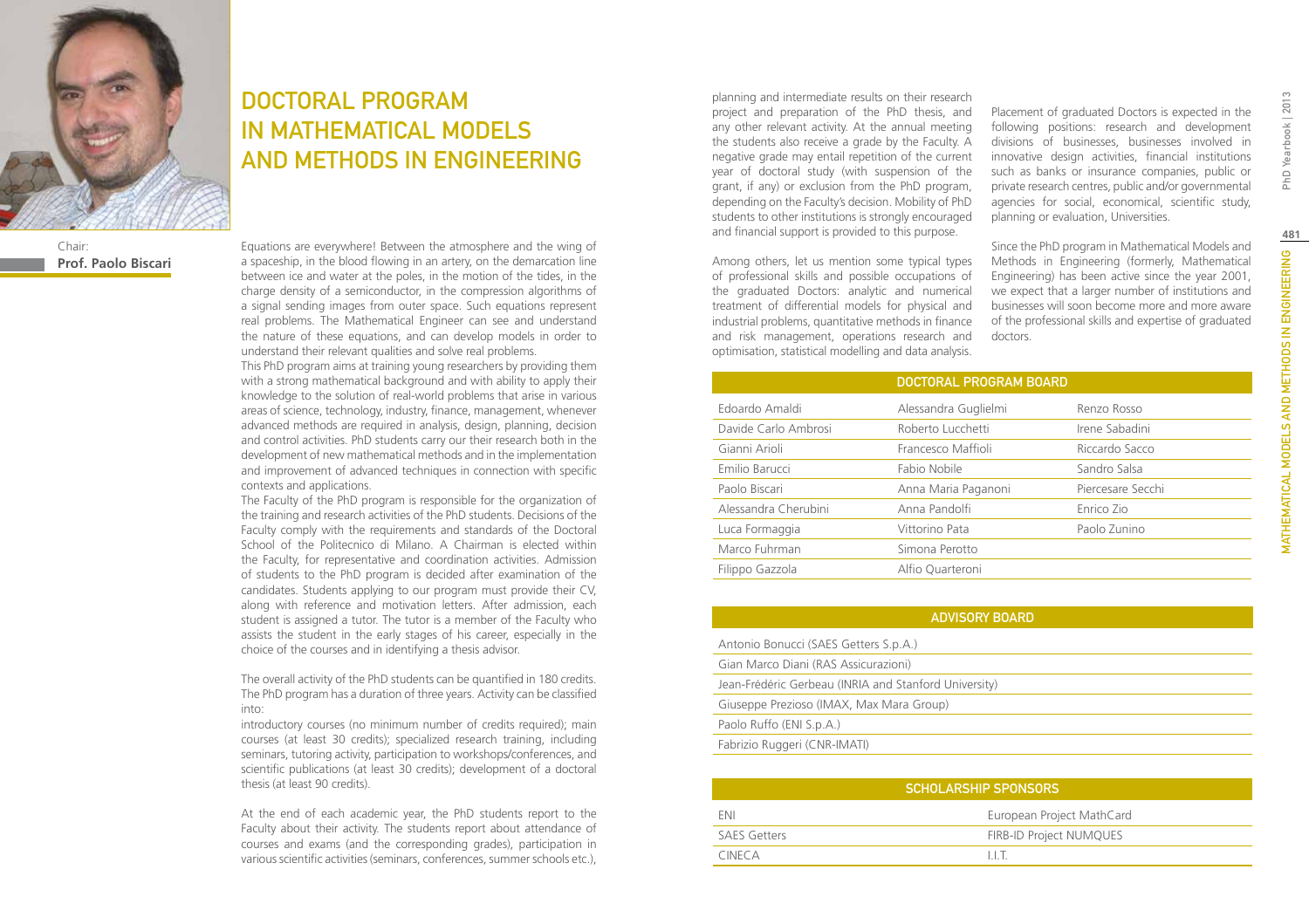## A PARTICLE FILTER APPROACH TO PARAMETER Estimation in Stochastic Volatility models with Jumps for Crude Oil Market

### **Gaetano Fileccia -** Supervisor: **Carlo Sgarra**

The purpose of the research underlying the dissertation is to properly model the WTI crude oil market. To reach this objective two issues need to be addressed. The first issue is defining an appropriate modelization both for the processes observable in the market and for the latent processes driving the WTI dynamics; the second issue is designing and implementing an efficient inference algorithm for the model proposed. Since the data available for our study come from the spot market and the futures prices market, the model choice will need to be performed according to satisfy the requirement to catch both the markets structures. Hence the choice to consider in models proposed a variance latent process (like in well known Heston model) besides the usual convenience yield process, typical of the storable commodity financial markets. After the financial theory, that traces the evolution of oil modeling, have been recalled, we proposed different models to be compared in catching the observed data time series. The different models are selected in order to resume the different possible modeling characteristics of commodity markets, as the presence of seasonality or the possibility to observe jumps in spot dynamics. These models, always belonging

to the family of the affine models, to ensure admitting the affine futures price closed formula, have been tested and compared. Since the data comes from two different financial world, the spot market and the futures market, we needed to analyze our model for two different measures, under which we observed the two different sources of data: the historical measure for spot data and the risk neutral measure for futures prices. A definition of risk premia futures quotation increases to allow switching from one measure to another (according to Girsanov theorem) have been provided besides the description of any model proposed. In this thesis several affine models have been presented and tested of Bayesian technique. More with data observed in WTI spot market and WTI futures markets. The main models proposed are three factor model with two latent processes (variance, V, and convenience yield) modeled the two bayesian techniques via a CIR dynamics. Two models were considered one including a jump process, J, in the log-spot dynamics, x, and one neglecting MCMC and Particle Filters. The it.

 $\int dx_t = (r_f + c - \delta_t - \mu_f^*) dt + \sqrt{V_t} dW_{S_t} + df_t$  $dV_t = \beta(\overline{V} - V_t)dt + \xi \sqrt{V_t}dW_{V_t}$  $d\delta_t = \alpha(\delta - \delta_t)dt + \sigma \sqrt{\delta_t}dW_{\delta},$  $dW_c$   $dW_V = q_V dt$  $dW_{S_1}dW_{S_2} = \rho_S dt$ 

The data used for the analysis are relative to WTI Cushing Crude Oil spot and futures

quotations on NYMEX market from 11/01/2010 to 28/09/2011. We used the the first 85% if the data-set to get the inference on our model and reserved the last 15% of dates for out of the sample performances study. Besides spot data, for any working day we recorded a panel of 12 future contracts. Future contracts are usually characterized by their behaviour when time to maturity goes to zero: if, at a certain date, the when the time to maturity become longer, it usually said the future market is normal, otherwise is said inverted. The inference for these models have been run within the family specifically, the algorithm engine to carry out the inference comes from a recent evolution in the Markov chain Monte Carlo (MCMC) and link together which had greatest relevance in the recent stochastic volatility econometrics literature: algorithm family is thoroughly discussed, and main alternatives presented. Then the algorithm has been implemented to get inference both for the parameter set and the latent processes values. In the following figures are summarized the latent process estimate for the model presented: in the

following figures are shown the convenience yield processes for both the model without and with jumps (respectively on the top and bottom row). It is interesting to notice when the filtered process for the convenience yield is above a certain "threshold" representing the estimated cost of storage plus the interest rate (in the period considered the rate quoted by FED was at 0.25% on yearly basis): in this cases it is more valuable to keep the commodity sooner, since the yield produced is positive, hence in these cases the future prices are generally higher for shorter maturities than longer (inverted future market). It is possible to notice that both for the two proposed model the net convenience yield is greater than this threshold just in a few dates at the end of the analyzed period, when effectively the market showed an inverted structure, in the other dates, when the market was characterized by a normal future structure.

been considered, testing for seasonality, jumps and different correlation structures. Results were compared with a the benchmark model proposed by Liu and Tang in 2011. It resulted that adding a seasonality term does not affect significantly the model performances. In



both correlation structure cases

0.0013 0.0011  $0.0009$ 0.0007 0.0005 06/07/2009 13/03/2010 18/11/2010 26/07/2011 01/04/2012

**1. Convenience yield (daily basis) for dynamics allowing jumps in spot process**



**2. Convenience yield (daily basis) for spot dynamics not allowed to jump**

better than Liu and Tang model in describing the spot dynamics, as it is possible to notice analyzing the spot residuals; moreover, jump activity, absorbing part of the variance of the spot dynamics, has a positive impact in the whole model performances, thus resulted in normally distributed residuals.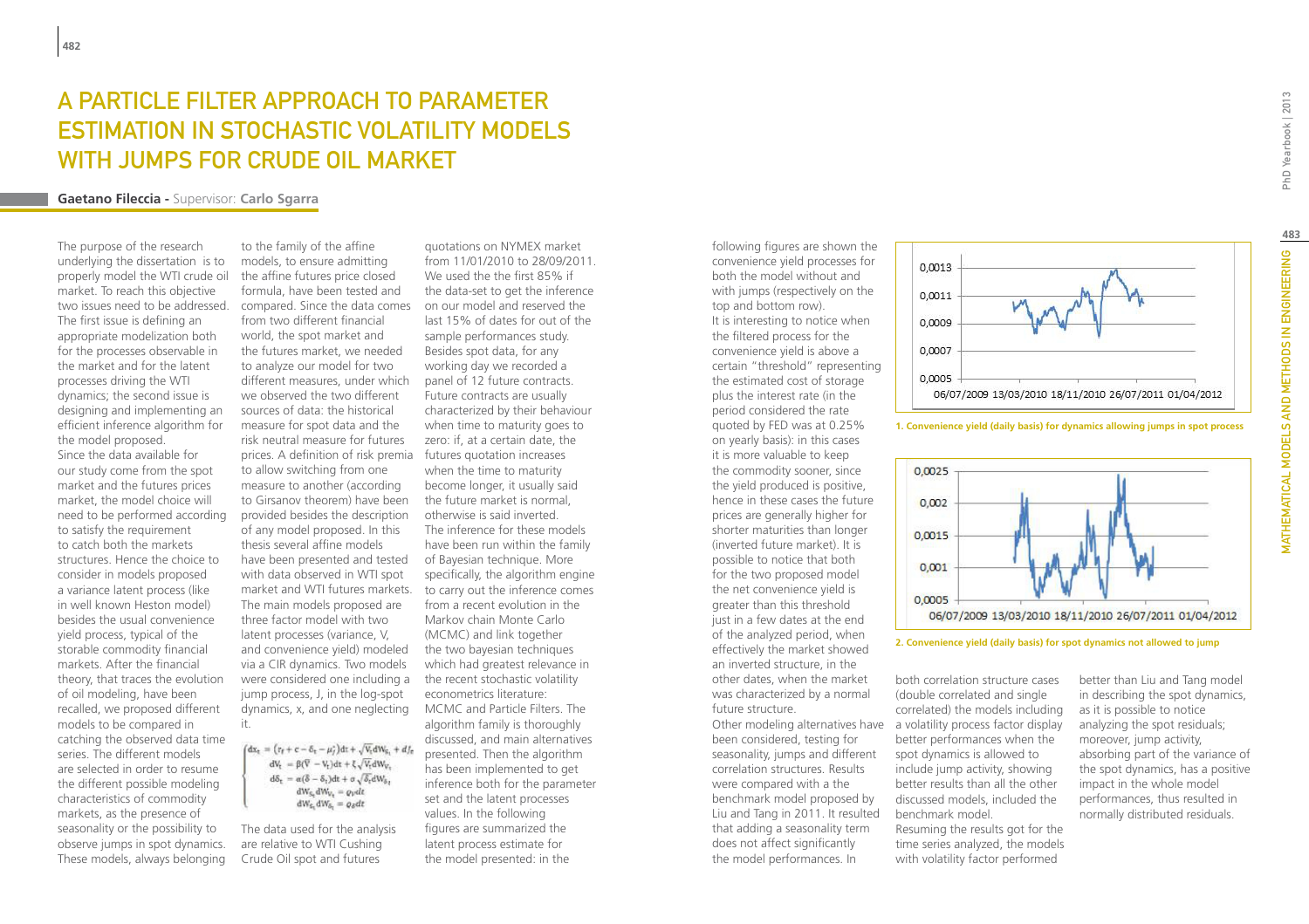## COMPI IANCE OPTIMIZATION FOR THIN FI ASTIC **STRUCTURES**

### **Ilaria Lucardesi -** Supervisors: **Ilaria Fragalà, Guy Bouchitté**

The main topic of the Thesis is *optimization of the compliance of thin elastic structures*. The problem consists in finding the optimal configurations that minimize the compliance, when an infinitesimal amount of elastic material is subjected to a fixed external load, and confined within a region having infinitesimal volume. In particular, we treat the case of thin elastic bars, namely the problem in which the design region is a cylinder with infinitesimal cross section. The approach we adopt draws inspiration from some recent works by I. Fragalà, G. Bouchitté and P. Seppecher, in which they deal with the case of thin elastic plates, in which the design region can be approximated by a cylinder with infinitesimal thickness [G. Bouchitté, I. Fragalà, P.Seppecher: *Structural optimization of thin plates: the three dimensional approach,*  Arch. Rat. Mech. Anal. (2011)]. We point out that these two problems are not merely technical variants one of the other, due to the substantial difference between the limit passages 3d-1d and 3d-2d, namely from 3 to 1 and from 3 to 2 dimensions. The mathematical model reads as a family of variational problems depending on two parameters which describe the vanishing cross section

of the design region and the vanishing filling ratio between the volume of the elastic material and the volume of the design region. We carry out the asymptotic analysis of the shape optimization problem in a double limit process. Moreover we derive a limit rod model written in different equivalent formulations, for which we are able to give necessary and sufficient conditions characterizing optimal configurations. Eventually we show that in pure torsion regime, for a convex design region and for very small volume homogenization phenomena fractions, the optimal shape tends to concentrate section by section near the boundary of the We provide some existence Cheeger set of the design. For more general loads, due to the interplay between bending and torsion, we are led to a more complicated model, related to some interesting variants of the Cheeger problem.

The study of optimal configurations led us to face another interesting variational problem: actually to establish whether homogenization phenomena occur in bars in pure torsion regime turns out to be equivalent to solve a *nonstandard free boundary problem* in the plane. This new problem is very challenging and, besides the link with torsion rods, it has mathematical

interest in itself. We study a 2d-variational problem, in which the cost functional is an integral depending on the gradient through a convex but *not strictly convex* integrand, and the admissible functions have zero gradient on the complement of a given domain  $D \subset R^2$ . We are interested in establishing whether solutions exist whose gradient "avoids" the region of non-strict convexity of the integrand. Actually, the answer to this question is related to establishing whether occur in optimal thin torsion rods.

results for different geometries of *D*, and we study the nonstandard free boundary problem with a gradient obstacle, which is obtained through the optimality conditions.

We point out that achieving a complete characterization of domains *D* admitting such solutions remains by now open and is likely related to the regularity of *∂D* and also to whether or not coincides with its Cheeger set.

One of the tools which can be employed to attack the problem of characterizing such domains is *shape derivatives for minima of integral functionals*.

The theory of shape derivatives is a widely studied topic (see *e.g.* the monograph by A. Henrot and M.Pierre *Variations et Optimisation de Formes. Une Analyse Géométrique*, Springer Berlin (2005), and the references therein), but the approach we propose is new and relies on assumptions which are weaker than the classical ones. For Ω varying among open

bounded sets in *Rn* with a Lipschitz boundary ∂Ω, we consider shape functionals  $J(Ω)$ defined as the infimum over a Sobolev space of an integral energy of the kind

## $\int_{\Omega} [f(\nabla u) + g(u)]dx$ , under

Dirichlet or Neumann conditions Analysis, Geometric Measure on ∂Ω. Here *f* and *g* are given integrands, which are assumed to be continuous, convex, and to satisfy growth conditions, of order *p* and *q* respectively. We prove that, when a given domain is deformed into a oneparameter family of domains  $\Omega$ field *V*, the corresponding shape derivative of  $J$  at  $\Omega$  in the direction of *V* exists. We point out that, due to the lack of differentiability of the integrands, the computation of the shape derivative of *J* at  $\Omega$  is not covered by the above quoted literature. Under some further regularity assumptions,

we show that the shape derivative can be represented as a boundary integral depending linearly on the normal component of *V* on ∂Ω. Our approach to obtain the shape derivative is new, and it is based on the joint use of Convex Analysis and Γ-convergence techniques. It allows to deduce, as a companion result, a new necessary condition of optimality for classical minimization problems in the Calculus of Variations.

The Thesis is organized as follows.

In the first part we gather the preliminaries: we recall the main mathematical tools of Convex Theory and Γ-convergence that we use in the Thesis, then we summarize the theory of linear elasticity, which motivates the study of the main problem. The second part is devoted to the study of the compliance optimization problem in thin rods. The third part is dedicated through a smooth initial velocity to the above mentioned related problems. When needed, the more technical proofs, usually concerning auxiliary lemmas or easy to prove statements, are postponed to the end of the Chapters, in the Appendix. The

> open problems and the possible advances are gathered in the

Perspectives.

The chapters correspond to the following papers that have been written in these three years of PhD:

- ∙ G. Bouchitté, I. Fragalà, I. Lucardesi, P. Seppecher: Optimal Thin Torsion Rods and Cheeger Sets, *SIAM J. Math.*
- *Anal.*, **44**, 483-512, (2012); ∙ I. Lucardesi: Optimal design in thin rods, in preparation;
- ∙ J. Alibert, G. Bouchitté, I. Fragalà, I. Lucardesi: A non standard free boundary problem arising in shape optimization of thin torsion rods, to appear in *Interfaces and Free Boundaries* (2013);
- ∙ G. Bouchitté, I. Fragalà, I. Lucardesi: Shape derivatives for minima of integral functionals, in preparation.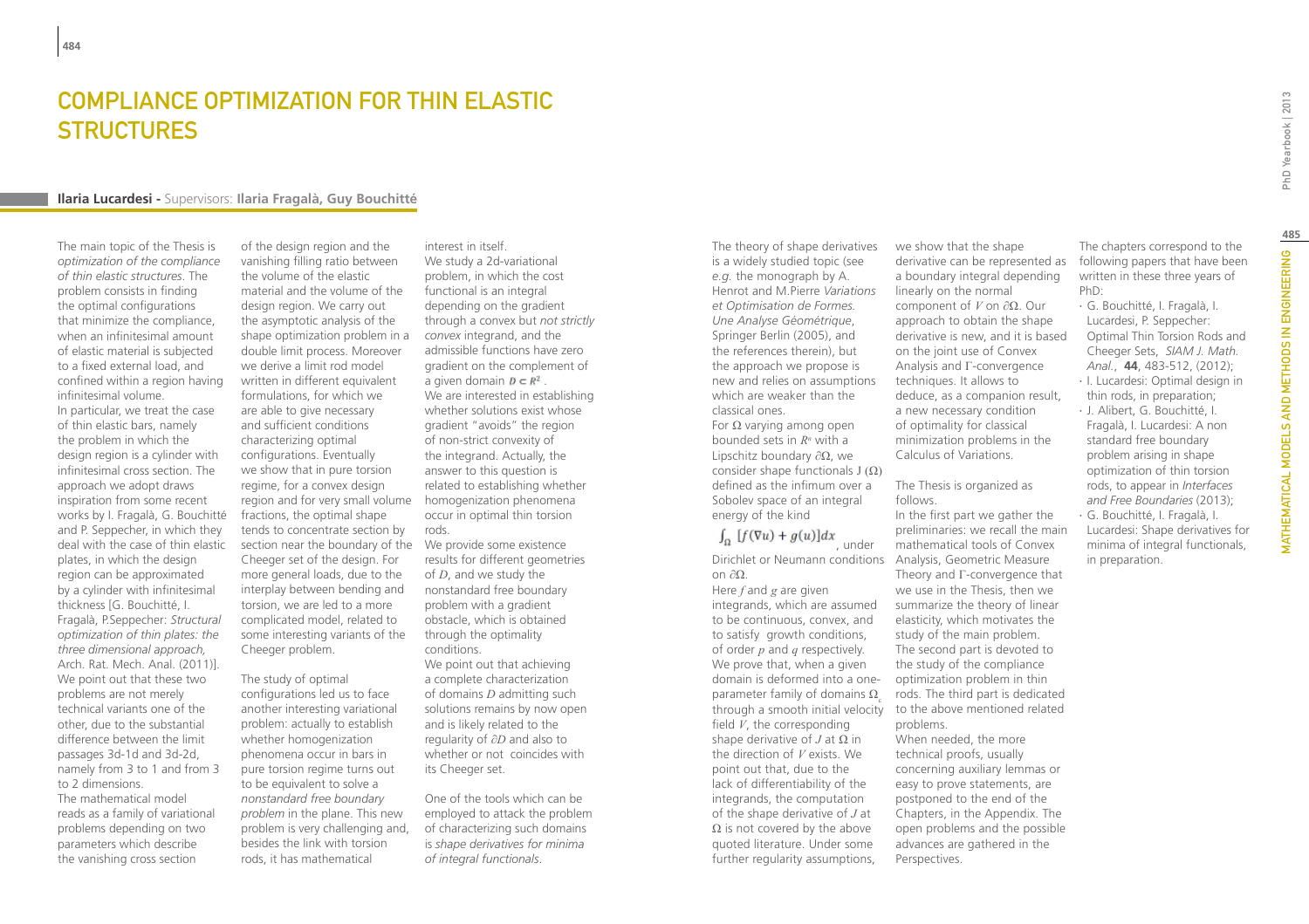## Polynomial approximation by means of the random discrete

### L2 projection and application to inverse problems for PDE with stochastic data

**Giovanni Migliorati -** Supervisor: **Fabio Nobile**

The main topic of the thesis concerns the polynomial approximation of aleatory functions by means of the random discrete L2 projection (hereafter RDP), and its application to inverse problems for Partial Differential Equations (PDEs) with stochastic data. The motivations come from the parametric approximation of the solution to PDE models and its application to Uncertainty Quantification (UQ) in Engineering. In the literature, a lot of contributions are present on the analysis of the RDP in the noisy framework, and the field of nonparametric regression covers this subject in detail.

In the noiseless case, a complete theoretical analysis of the stability and convergence of the RDP was missing. The interest towards the noiseless framework arises from the development of efficient techniques to deal with computational models expressed in parametric form. In the applications, the uncertainty often affects the measurements of the input parameters, which can be treated as random variables. Then it is reasonable to assume that the solution to the model can be evaluated without any additional noise, since the effects of deterministic approximation-type errors such as round-off errors are

negligible w.r.t. the effects due to measurement errors.

### **Polynomial approximation by means of the random discrete L2 projection with noiseless evaluations**

The former part of the thesis is devoted to the theoretical study of the stability and optimality property of the approximation methodology based on the RDP, with a focus on polynomialtype approximations of smooth functions. In the last years, increasing attention in the UQ community has been dedicated to non-intrusive approaches like RDP and Stochastic Collocation, in contrast to intrusive methods like Stochastic Galerkin. The RDP preserves the feature of being non-intrusive, still resorting to a global projection in the probability space. This approach is particularly suited to the application to PDEs with stochastic data, being the evaluations of the computational model mutually uncoupled. In the Stochastic Collocation method based on Sparse Grids, the computational cost required to compute the optimal sparse grid becomes unaffordable as the dimension of the parameter set increases. To alleviate this effect, Adaptive Sparse Grids or greedy approaches to build quasioptimal sparse grids might be considered, but

their application remains confined only to moderately high dimension of the parameter set. On the other hand, the analysis in this thesis reveals that the stability of the RDP improves as the dimension of the parameter set increases, making it a tool naturally oriented towards high dimensional

problems. A flexible and easy incorporation of new measurements to improve the current accuracy of the polynomial approximation is another point of strength of the RDP versus the Stochastic Collocation method, since the new measurements do not have to satisfy any hierarchical compatibility.

In Chapter 1, the RDP on polynomial spaces is presented, as a tool to accurately approximate a multivariate function depending on a random variable distributed according to a given probability density. The stability and optimality of the approximation error evaluated in the L2 weighted norm are addressed, under the assumption that the density is bounded away from zero. In this analysis, the main result achieved is a monovariate probabilistic optimal convergence estimate with the uniform distribution, provided the number of evaluations scales as the

role of smoothness of the target **to Electrical Impedance** Several examples are presented, as well as to the case of the polynomial space. Several numerical examples confirm the theoretical results, with aleatory functions defined on parameter sets featuring low to moderately high dimension. The function has been investigated as well. In Chapter 2 the proof of the stability and optimality in expectation of the RDP is extended to any monotone set of multi-indices identifying the polynomial space, and to any dimension of the parameter set. For a specific class of PDE models, that includes the elliptic model and the linear elasticity model, an exponential convergence estimate w.r.t. the number of sampling points has been proved, with a priori optimal choice of the polynomial space. This estimate clarifies the dependence on the dimension of the parameter set, and establishes a relation between the convergence rate of the RDP and the convergence rate of the classical Stochastic Galerkin method. Afterwards, in Chapter 3 the analysis of the RDP is extended to more general densities, focusing on how the choice of the density affects the optimal convergence rate. It is shown that the assumption on the density being bounded away from zero is strictly required in the proof of the optimal convergence theorem. The methodology based on the RDP is then applied in Chapter 4 to approximate Quantities of Interest related to the solution to Partial Differential Equation models with stochastic data. featuring the Darcy model, the linear elasticity model and

square of the dimension of

with Navier-Stokes equations, with values of the coefficient and geometry of the inclusions governed by random variables.

### **Application of the Factorization Method Tomography in inhomogeneous uncertain background**

In the latter part of the thesis, the methodology previously developed for the forward problem is applied to inverse problems for PDEs with stochastic coefficients. In Chapter 5 the problem of Electrical Impedance Tomography (EIT) is introduced. The contribution of this thesis concerns the numerical analysis of the Factorization Method applied to the Continuous Model in EIT, in the case of inhomogeneous uncertain background. The Factorization Method is an imaging technique belonging to the class of Qualitative Methods. It aims to detect the presence and location of inclusions inside the computational domain, exploiting the information obtained when observing the solution to the associated PDE model on the whole boundary of the domain. A numerical scheme to solve the dipolelike Neumann problem in inhomogeneous background has been proposed. This allowed to extend the range of application of the Factorization Method to inhomogeneous deterministic background, i.e. to background diffusion coefficient featuring a nonlinear spatial dependence on the spatial coordinates, inhomogeneous uncertain background. More specific types

of background (i.e. piecewise constant in a partition of unity of the computational domain) are then considered. The range of variation of the background coefficient has been investigated up to two orders of magnitude. In addition, a Tikhonov regularization technique embedding Morozov principle has been compared with another regularization technique proposed in the literature and based on the Picard Criterion. The effectiveness of the proposed approach has been checked also in presence of noise contaminating the measurements of the observation operator. When uncertainty in the background coefficient is present, a classification has been proposed depending on how the measurements of the random observation operator are collected. Two situations are distinguished: the case of arbitrary measurements and the case of paired measurements. Accordingly, three variants of the Factorization

Method have been proposed to cope with the uncertainty in the background, and their capabilities have been presented in an extensive set of numerical tests. In Chapter 6 the variants of the Factorization Method proposed in the previous chapter are accelerated by means of the RDP, exploiting the techniques that have been presented in the previous part of the thesis. A convergence analysis of the approximation error committed by the RDP has been proposed, using suitable norms to control the error between the spectrum of the original operator and the spectrum of the polynomial surrogate model.